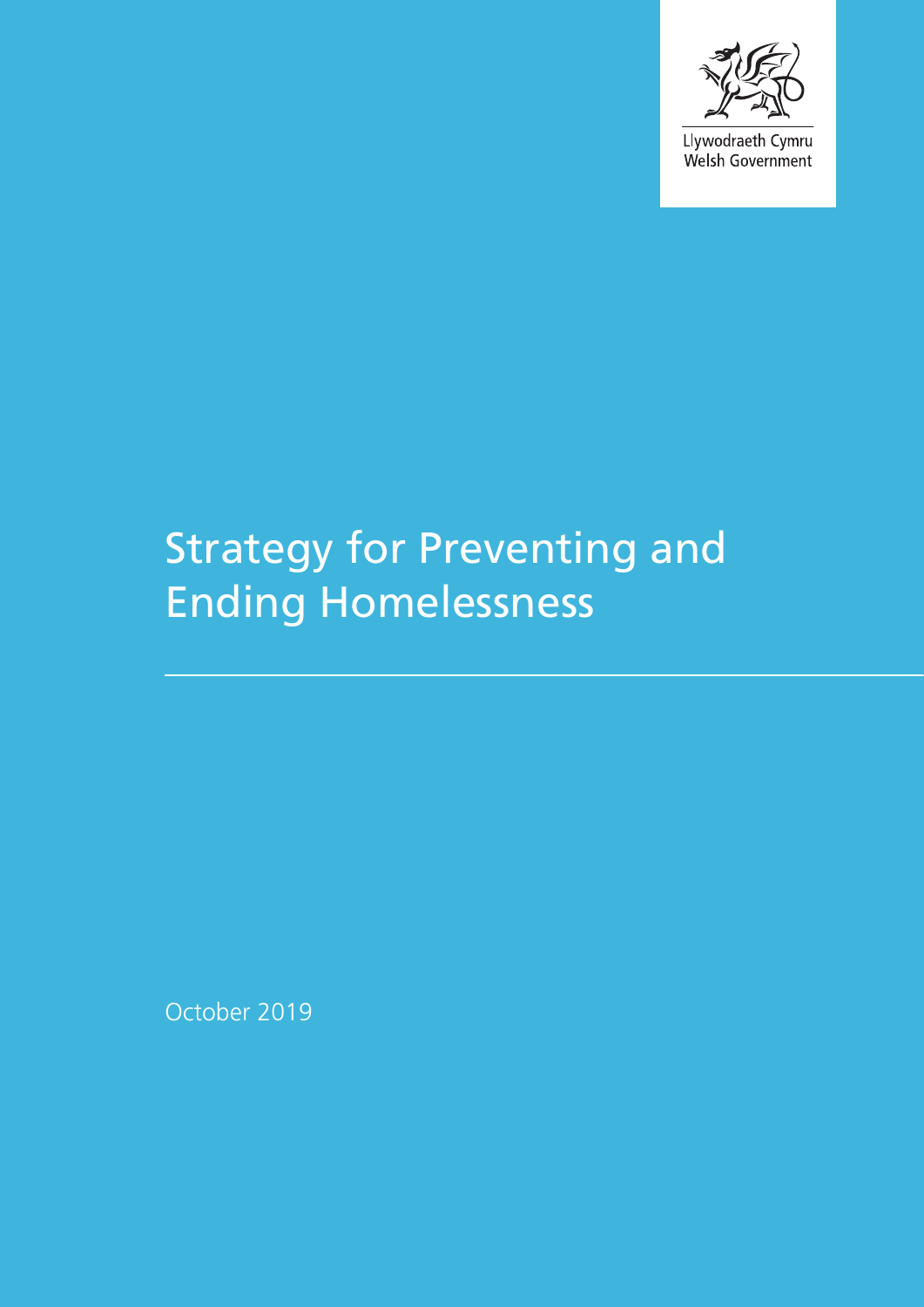Mae'r ddogfen yma hefyd ar gael yn Gymraeg. This document is also available in Welsh.

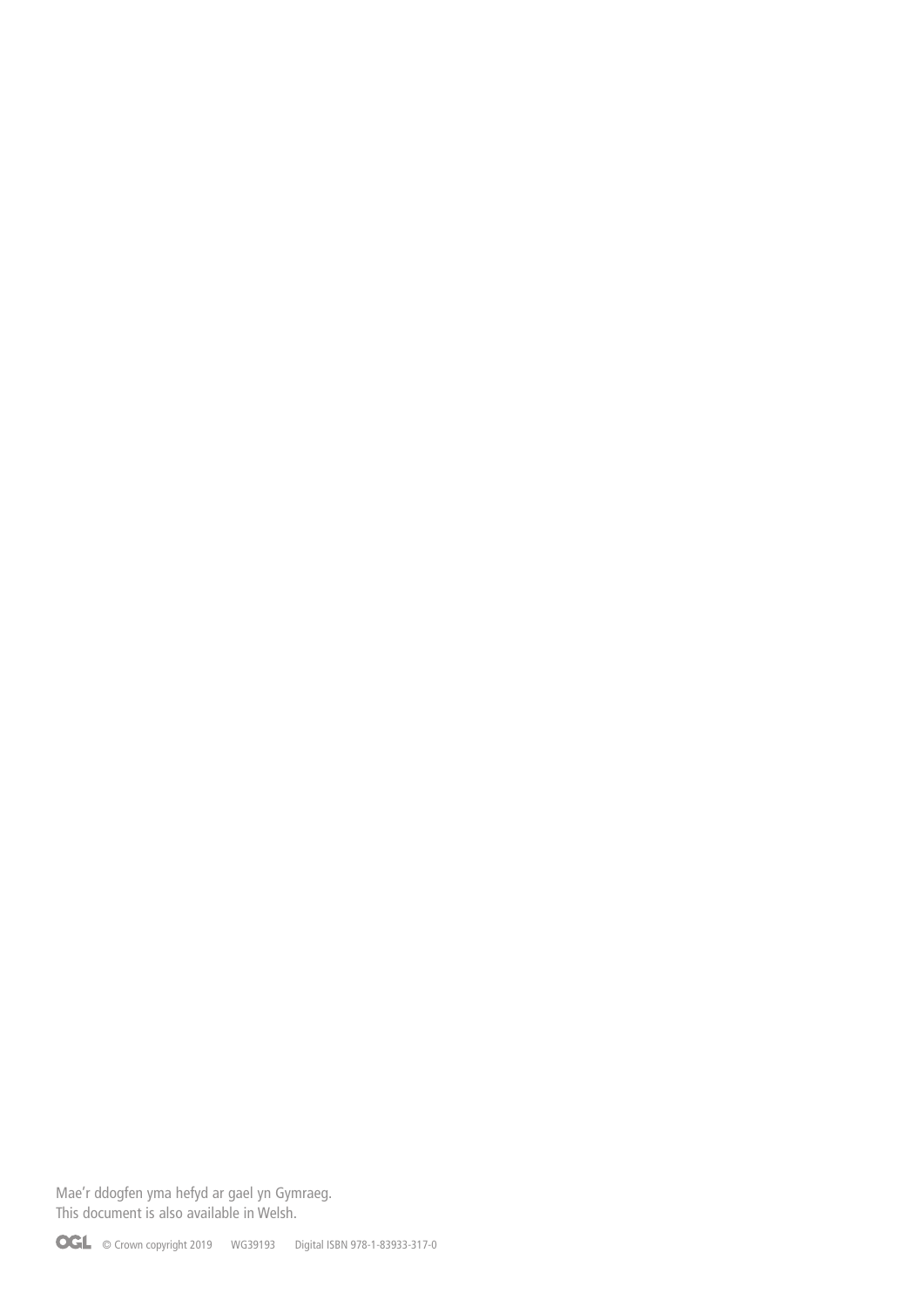# **Strategy for Preventing and Ending Homelessness**

The purpose of this policy statement is to set out the strategic approach the Welsh Government is taking to prevent and address homelessness in Wales. The statement will be supported by an annual action plan, setting out the measures which will be taken across Government, working with partners, to address this issue. The action plan will be refreshed annually and annual progress reports will be published against the preceding year's plan.

#### **Vision**

A Wales where everyone has a safe home that meets their needs and supports a healthy, successful and prosperous life. A Wales where we work together to prevent homelessness and where it cannot be prevented ensure it is **rare, brief and unrepeated.** 

Our vision is for homelessness to be a rarity and when it does occur, it is brief, the individual or household is supported back into accommodation quickly and sufficiently supported so that they do not fall back into homelessness; setting households up to succeed not to fail.

For that to happen, we need to help people in crisis so they can quickly enter longterm accommodation and thrive there.

We also need to shift much more of our energy and resources to preventing homelessness from happening in the first place.

We are clear, **homelessness cannot be prevented through housing alone**.

All public services and the third sector have a role to play in delivering this vision. All Welsh Government Ministers are signed up to this approach and we are asking all local authorities, Health Boards, Registered Social Landlords and others to commit to this as well.

#### **Background**

Homelessness is where a person lacks accommodation or where their tenure is not secure. Rough sleeping is the most visible and acute end of the homelessness spectrum, but homelessness includes anyone who has no accommodation, cannot gain access to their accommodation or where it is not reasonable for them to continue to occupy accommodation. This would include overcrowding, 'sofa surfing', victims of abuse and many more scenarios. A person is also homeless if their accommodation is a moveable structure and there is no place where it can be placed.

Homelessness, or the risk of it, can have a devastating effect on individuals and families. It affects people's physical and mental health and well-being, and childrens' development and education, and risks individuals falling into a downward spiral toward the more acute forms of homelessness. The impacts can be particularly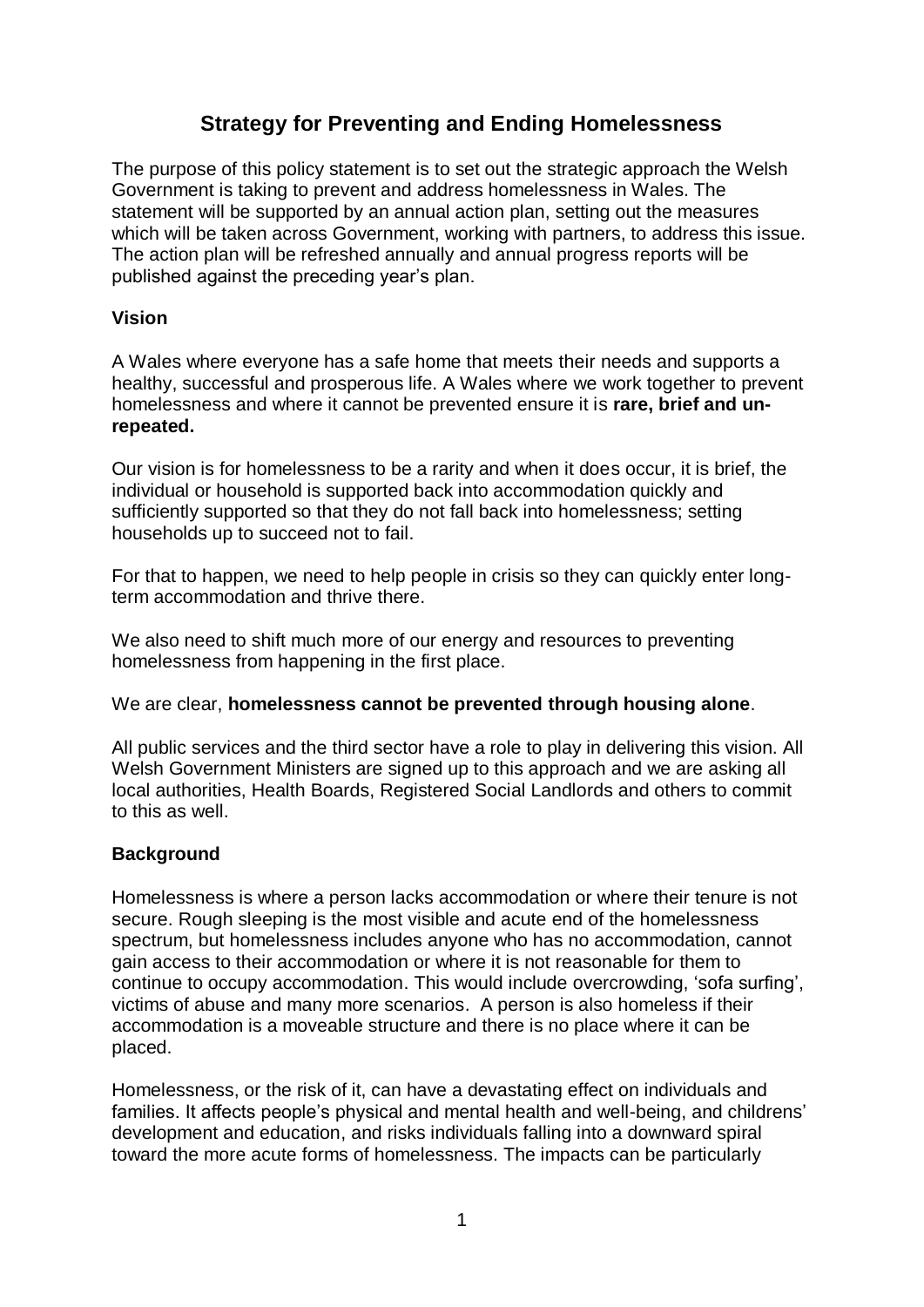devastating if a stable, affordable, housing solution isn't achieved and people end up having to move frequently.

### **Policy Principles**

There are a number of principles that underpin our approach to homelessness prevention, we expect these principles to underpin the work of our delivery partners and to be reflected across public services;

- The earliest preventions are most effective and most cost effective and should always be the interventions of first choice.
- Tackling and preventing homelessness is a public services matter rather than a 'housing matter'.
- All services should place the individual at the centre and work together in a trauma informed way.
- The duties in Part 2 of the Housing (Wales) Act 2014 should be the last line of defence – not the first - and all services should work to the spirit not simply the letter of the law.
- Policy, service delivery and practice should be informed and shaped in a coproductive manner and by those with lived experience.

#### **Shifting the focus**

Welsh Government acknowledges the need to move away from the 'staircase', earned rewards, model of service delivery.

We are striving to re-shape services around a rapid re-housing approach - shifting the focus of our policy, practice and resources towards long term housing led solutions, away from the provision of emergency, temporary and hostel services.

#### **Context**

Implementation of Part 2 of the Housing (Wales) Act 2014 by local authorities across Wales has done much to prevent individuals and families from becoming homeless – over 23,673 households since 2015. However, whilst prevention rates remain high at 68% in 2018-19, there are still far too many whose homelessness is not prevented and who are falling through the net. The demand on local authority services under the 2014 Act duties is increasing. In 2018-19 over 10,000 households presented to local authorities as at risk and a further 11,500+ presented as homeless and owed a duty.

The ethos of the legislation is prevention, but true prevention starts far earlier than the 56 days set out in the legislation. True prevention requires a holistic response from Government – it is not simply a housing issue. The homelessness legislation should be seen as the **safety net** when all other preventative actions have failed.

The nature of preventative interventions varies, as do the ways in which they are deployed. This is best described as a continuum. At one end, there are the broader, population-focused actions e.g. health promotion campaigns on healthy eating. At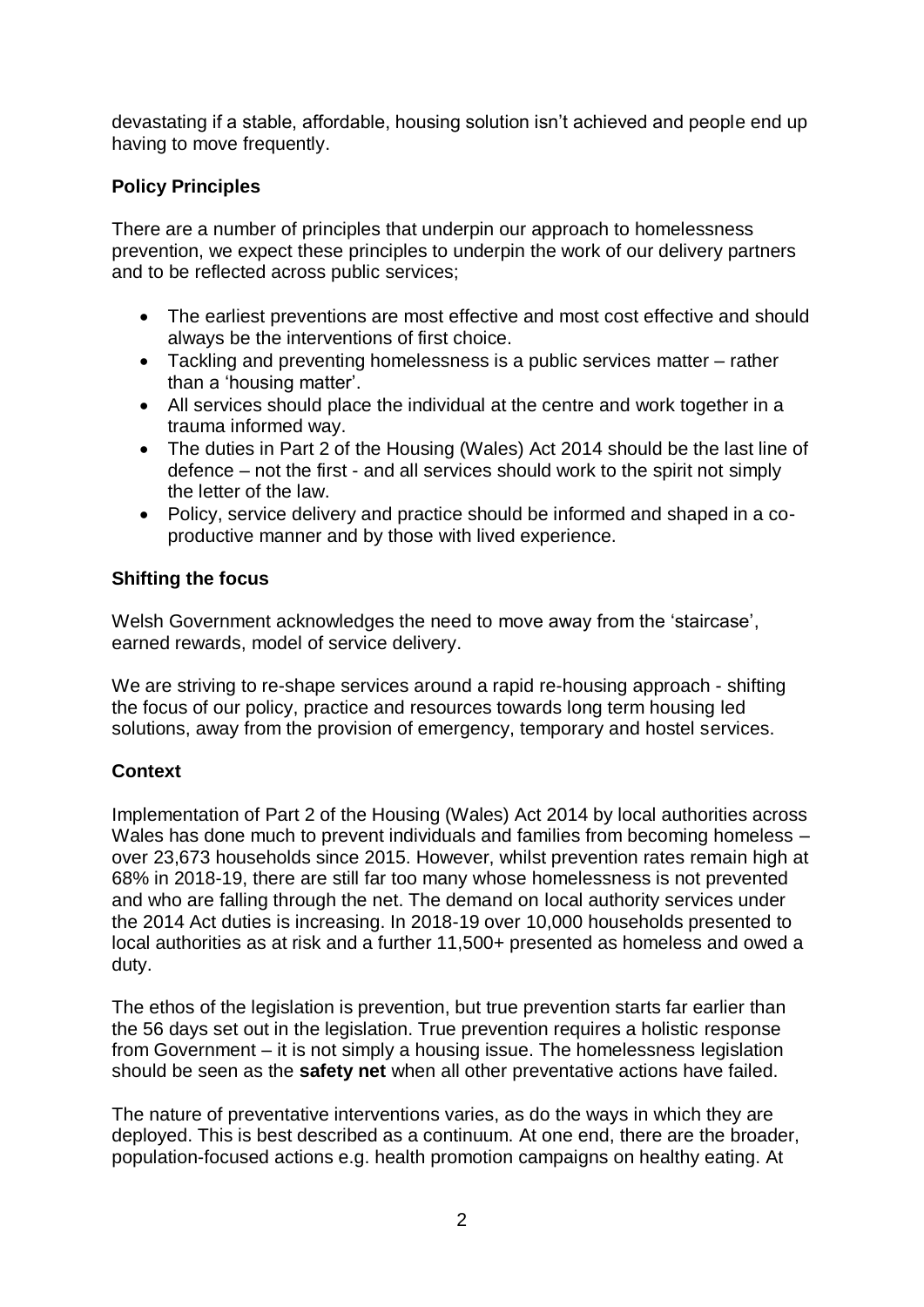the other is reactive crisis-type action required because a situation has become a very serious problem; a crisis e.g. acute hospital admission.

One way of describing this continuum is as follows:

- Primary Prevention Preventing or minimising the risk of problems arising, usually through universal policies e.g. education; health promotion; good housing management and tenancy support.
- Secondary Prevention Targeting individuals or groups at high risk or showing early signs of a particular problem to try to stop it occurring e.g. early referral to family or youth support services.
- Tertiary Prevention Intervening once there is a problem to stop it getting worse and to redress the situation e.g. writing off rent arrears to avoid eviction.
- Acute Spending Spending to manage the impact of a strongly negative situation - does little or nothing to prevent problems recurring in future e.g. cost of temporary housing when made homelessness; long term cost of supporting children who have suffered Adverse Childhood Experiences (ACEs) as a result of loss of home.

Currently much of the focus of activity in the homelessness field is at the acute end, and if we are to achieve our vision, then our approach has to both support those currently homeless into accommodation, whilst also significantly reducing the flow of individuals and families falling into homelessness by investing more in primary, secondary and tertiary prevention.

Our goals are therefore as follows:

Immediate – Supporting those currently in crisis; Short / medium term - Shifting the focus to true prevention and rapid rehousing; Long term – Maintaining a system in which homelessness is rare, brief and non-recurrent.

## **Support for those already in crisis**

There are a number of key questions we have to fully address in order to effectively support those already homeless or at the point of crisis. Firstly, we need to better understand the scale of the problem to ensure an adequate response. The statutory homelessness statistics provide part of the picture, but this only accounts for those individuals presenting to services. We know there are far more individuals who are hidden from services, 'sofa surfing' or in temporary and insecure accommodation. **Improving homelessness data** is therefore key.

Another key question is around the effectiveness of interventions to support people into accommodation - it is vital we support effective and evidence based interventions. The [Centre for Homelessness Impact](https://www.homelessnessimpact.org/) is co-ordinating efforts across the UK to improve the evidence base on what works, and we are linking with them to **assess and improve the impact of what we are doing in Wales**. This will enable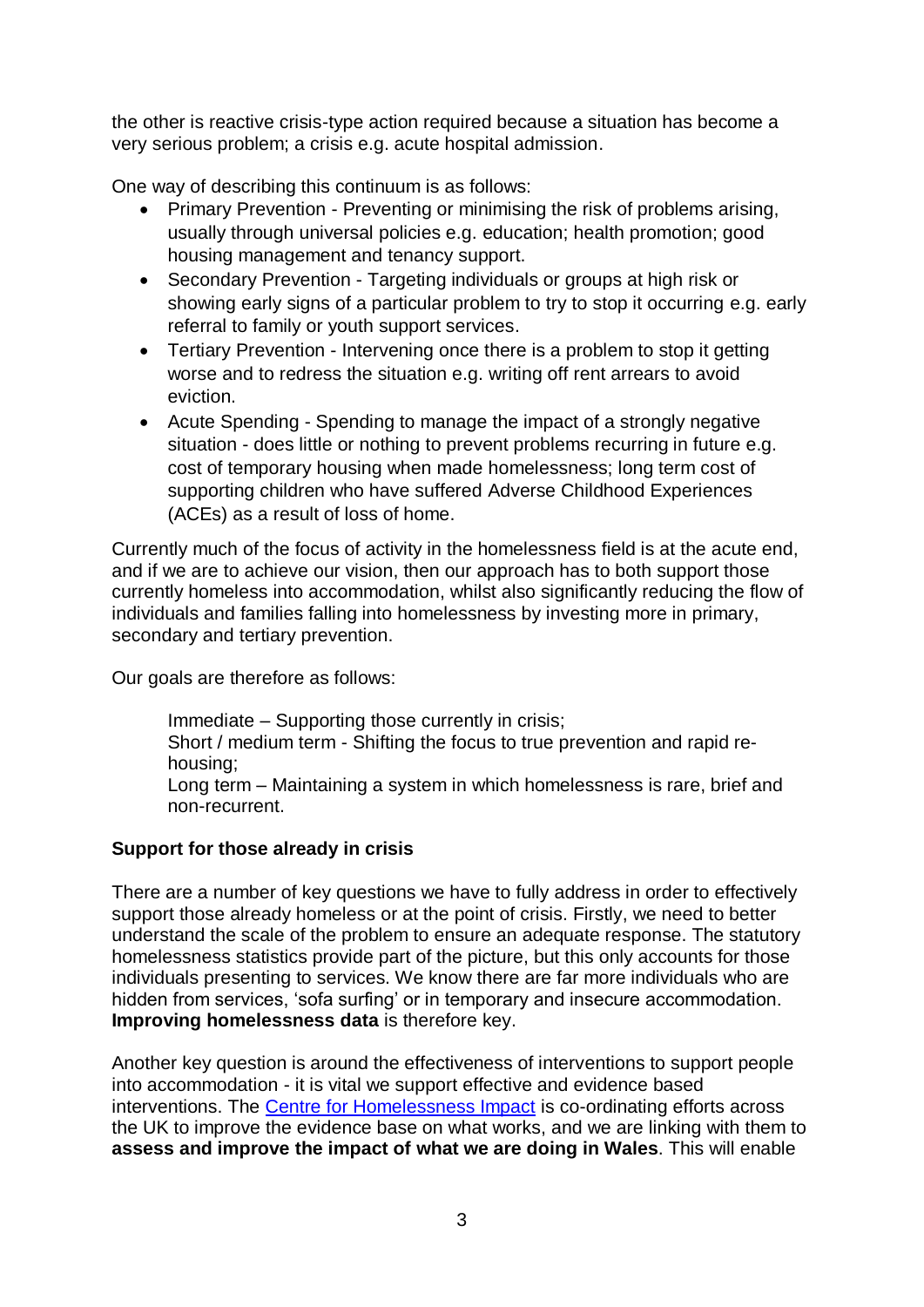Welsh Government to provide clearer guidance to local authorities on the effectiveness of interventions and assist them in their commissioning of services.

We need to enable local authorities to take a single strategic view on homelessness in their local area and to genuinely work collaboratively with other public sector bodies and the third sector to address it. The move to a single **Housing Support Grant**, encompassing Supporting People and Homelessness Prevention, within a **Housing Support Programme**, is providing the opportunity for such an approach. It will require a single costed strategy at a local level and ensure a continuum of services to most effectively address local need.

Whilst services are commissioned at a local level, we also need to encourage innovation across Wales and Welsh Government will continue to develop national programmes which strive to bring proven approaches, such as Housing First to Wales. The **Housing First Programme** is aimed at assisting individuals with some of the most complex needs and given its resource intensive nature, is not going to be suitable for all. Housing First therefore needs to be part of a **whole-system** approach, focused firstly on prevention and where homelessness cannot be prevented, on the **rapid re-housing** of individuals into **long term accommodation** and moving away from the use of temporary accommodation.

A key aspect of a whole-system approach is the wrap-around support for individuals, particularly in respect of health services. This requires alternative service delivery models jointly owned and funded by relevant public services, including mental health, substance misuse, primary care, community safety and housing, to ensure **specialist multi-disciplinary teams** support individuals to address their needs and take a **trauma informed** approach.

A group at high risk of homelessness and often in a crisis situation are prison leavers, and fully **implementing the prisoner pathway** in partnership with HMPPS and local authorities is key to preventing a continual cycle between prison and homelessness.

#### **True prevention and rapid re-housing**

A truly preventative approach begins before an individual or family even becomes at risk of homelessness – it is about a whole system approach and involves investing in primary and secondary prevention.

Our approach to tackling youth homelessness takes such an approach. Primary approaches to prevention are well underway and supported through **education reform** in pursuit of the **four purposes** of our new curriculum and the introduction of the **whole school approach to mental health and wellbeing**, More targeted secondary prevention work, through **the youth service** and in collaboration with a range of partners**,** aims to identify and support young people who start to show some of the risk factors that can lead to homelessness. Investing in services at this early stage to support young people and their families will address issues before they escalate. We are also committed to ensure individuals successfully **transition from the care system** into independent living and that no one is **released from the secure estate** or **discharged from hospital** into a homelessness situation.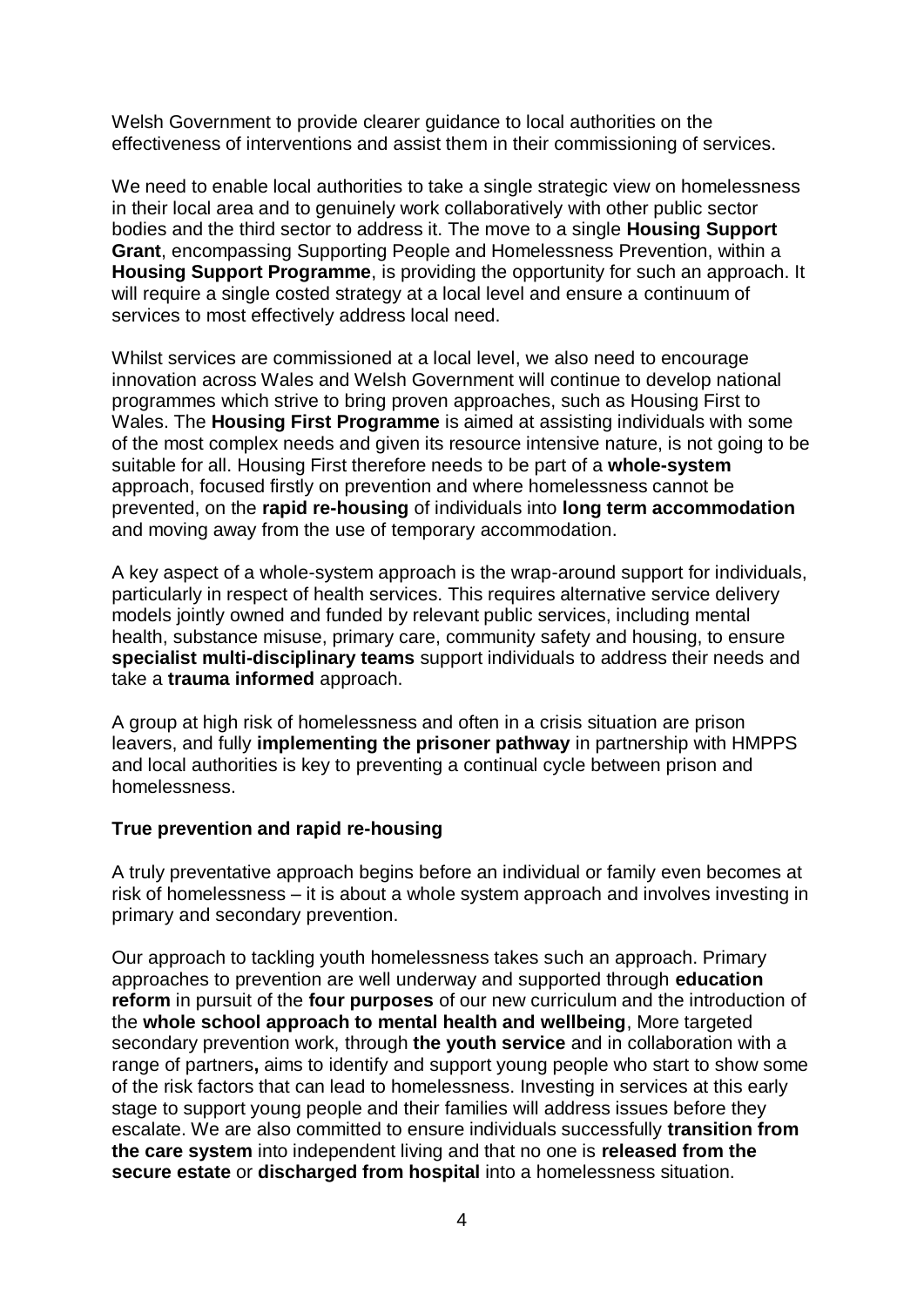In the housing sphere, it is primarily about **increasing housing supply and choice**. We are committed to building social housing at scale and pace. It is also vital we improve access to, and the quality of, the **Private Rented Sector**. All too often housing management, supported accommodation and homelessness services do not work effectively together. Effective **housing management** is the starting point with good **allocation** policies which support the most vulnerable and ensure households are placed in the right accommodation and community with the right support – setting them up for success from the outset. Effective housing management also involves taking a trauma informed approach and supporting households to maintain their tenancies and avoid unnecessary evictions. Working with local authorities, Registered Social Landlords and the Private Rented Sector to **reduce the level of evictions and increase security of tenure for all** – with a goal of **no evictions into homelessness from Registered Social Landlords**.



In a preventative environment the focus of activity should be on housing management and housing support services, to prevent the majority of households reaching the point of requiring statutory homelessness services.

#### **Rare, Brief and Non-recurrent**

Whilst resources at present are focused on supporting those currently homeless or at crisis point, a shift in approach to earlier prevention will, over time, support a shift in the focus of resources. Resources will move away from the provision of emergency and temporary accommodation, and necessarily the number of hostels and emergency shelters will be able to reduce over time as demand on those services falls. Resources will instead be able to support long term, suitable housing solutions, as well as support services which intervene early and equip, support and enable individuals to live independent and prosperous lives.

Our vision is a Wales where homelessness is a rarity and when it does occur, it is brief, the individual or household is supported back into accommodation quickly and sufficiently supported so that they do not fall back into homelessness; setting households up to succeed not to fail